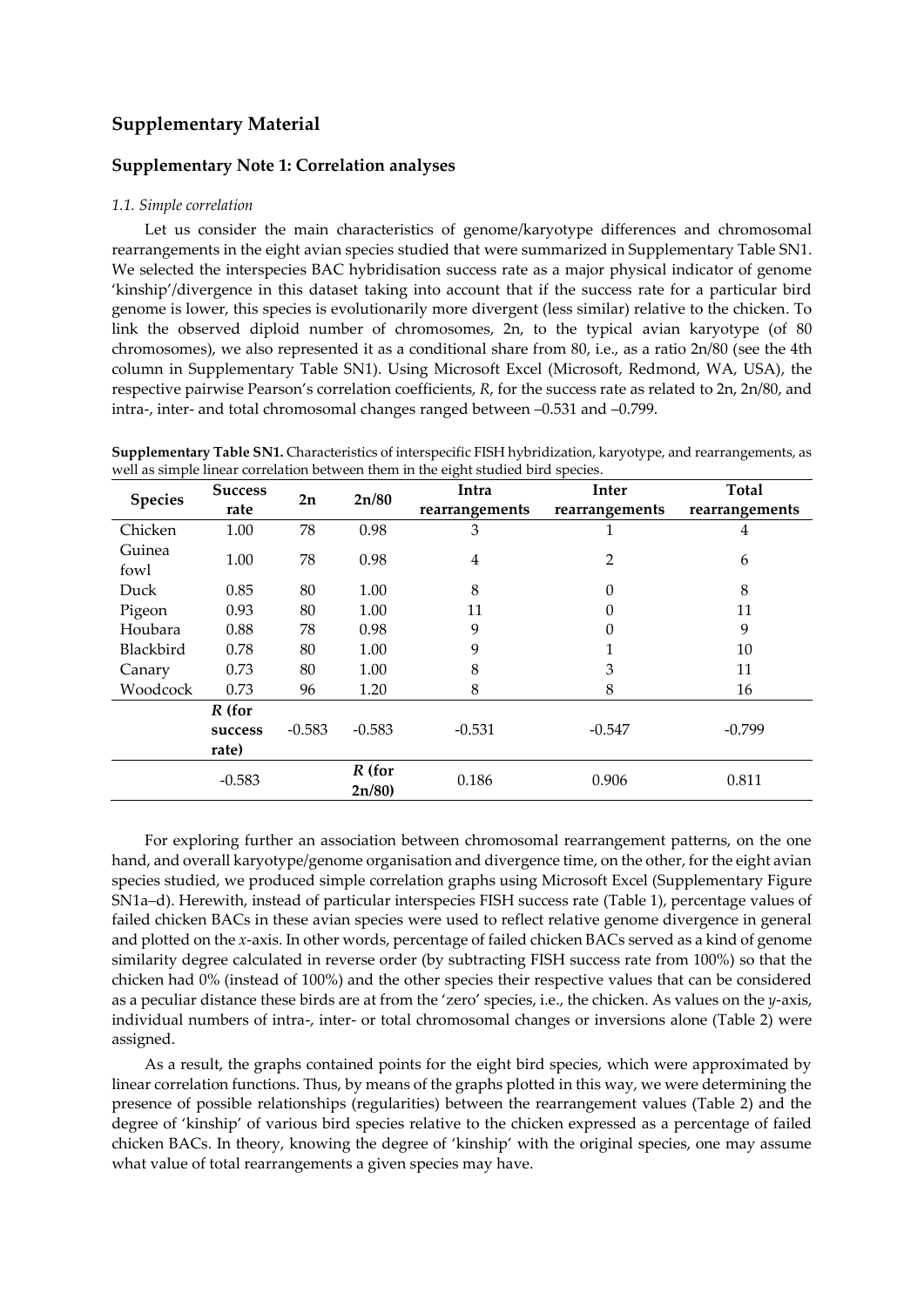

**a**

**b**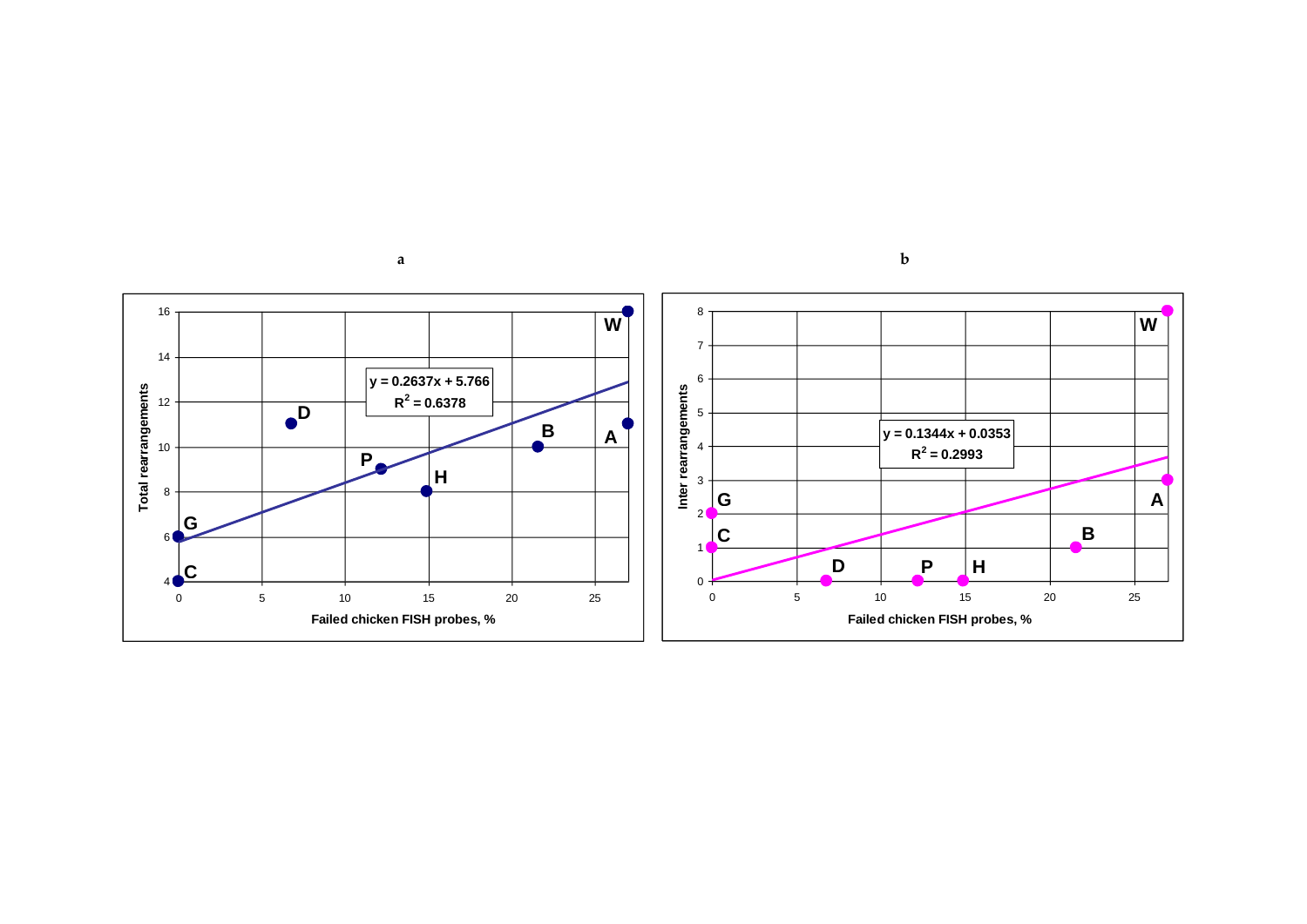

**Supplementary Figure SN1.** Simple correlations between rearrangement metrics including (**a**) total number of rearrangements, (**b**) number of interchromosomal rearrangements, (**c**) number of intrachromosomal rearrangements, and (**d**) inversions, on the one hand, and percentage of failed FISH probes, on the other, in the eight birds studied: C, chicken (*Gallus gallus*); G, helmeted guinea fowl (*Numida meleagris*) ; D, duck (*Anas platyrhynchos*); P, pigeon (*Columba livia*); H, houbara bustard (*Chlamydotis undulata*); B, common blackbird (*Turdus merula*); A, Atlantic canary (*Serinus canaria*); W, Eurasian woodcock (*Scolopax rusticola*).

**c d**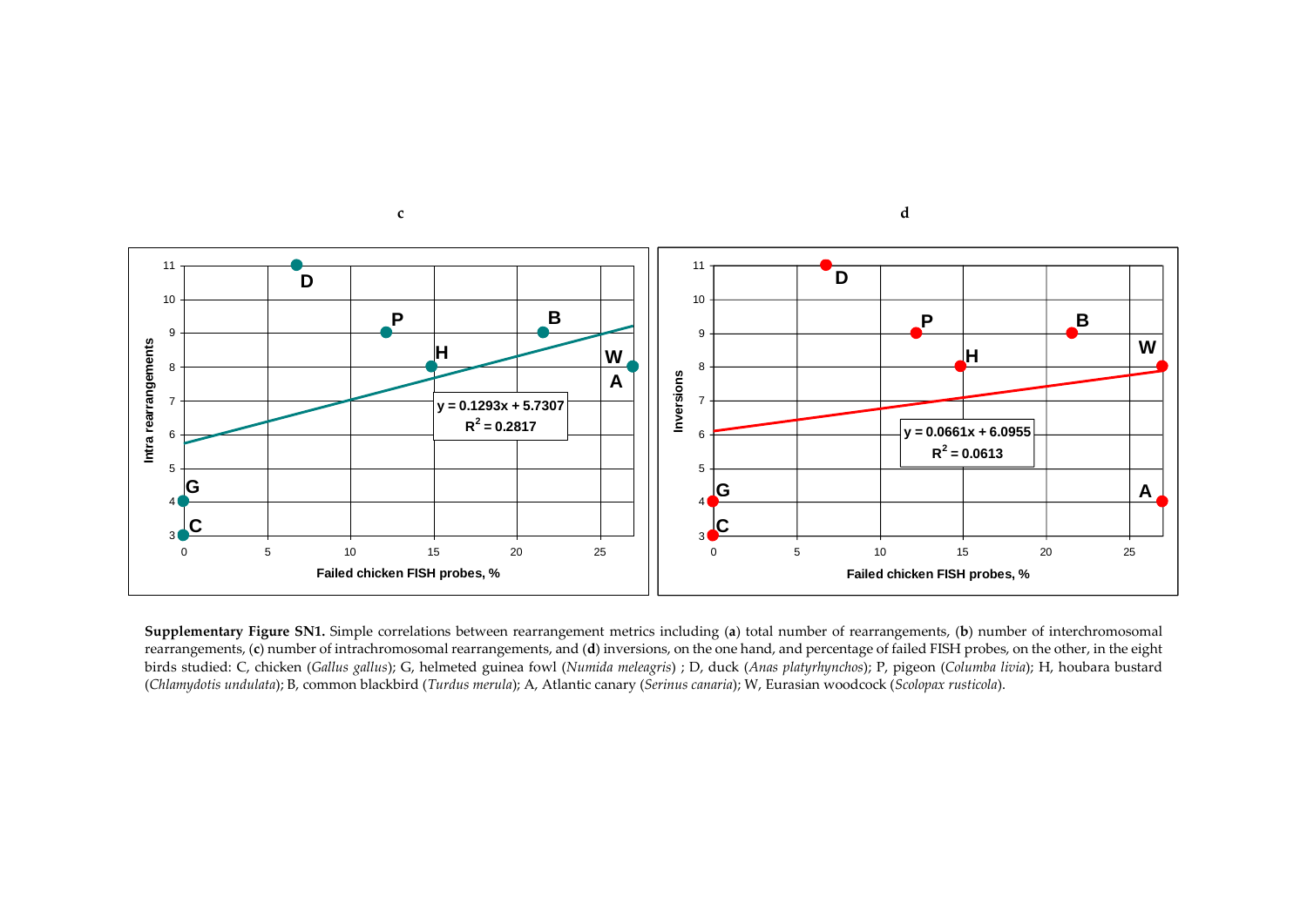Along with the correlation analysis for the success rate, similar correlation estimates were obtained for the ratio 2n/80. The respective pairwise coefficients, *R*, for correlation between 2n/80 and other characteristics ranged between 0.186 and 0.906 as can be seen in Supplementary Table SN1. Similarly to the success rate charts (Supplementary Figure SN1a–d), we plotted the graphs describing the dependencies produced for 2n/80 (Supplementary Figure SN2a–d).

Alternatively, we performed a transformative ranking for the following species-specific characteristics: R1, success rate of interspecies FISH hybridization; R2, divergence time (as estimated between the chicken and any other studied bird using TimeTree [39]; Table 1); and R3, ratio of the diploid number of chromosomes of a species (Table 1 and Supplementary Table SN1) to the typical avian karyotype taken as 80 chromosomes, i.e., 2n/80.

As can be seen from Table 1 and Supplementary Table SN1, each of the above three characteristics (factors) has its own specific variability and nature (i.e., magnitude and range) of values. For example, divergence time ( $R_2$  factor) for the chicken should be interpreted as 0, while its value for the pigeon, houbara bustard, blackbird, canary and woodcock was equal to 98 million years. If we consider the diploid set of chromosomes (2n) used to calculate the R<sup>3</sup> index, we have here, as a rule, only two available variables (78 and 80), and only the woodcock (96) gets out of this row, and so on. In other words, it is rather difficult to integrally generalize such diverse and variable factors into any one indicator. Therefore, as a solution to this problem, it was proposed to transform (normalise) these very different discrete data for the three factors by ranking them. For example, instead of the following available values for 2n/80, which were used as R3:

0.98

0.98

1.00

1.00

0.98

1.00

1.00

1.20

one can assign the following appropriate ranks to each value (in ascending order of the original values from  $0$  to  $8$ ):

1 1

 $\mathcal{D}$ 

2

1

2

2

3

Similar transformations (rankings) were performed for the other two factors. Then, the transformed values for three factors were multiplied for each species, which gave a new integrative indicator. Thus, this integrative genome/divergence index (IGDI) was computed as a product of three single factors using the following formula:  $IGRI = R_1 \times R_2 \times R_3$ .

Next, a simple linear correlation graph shown in Figure 6a was built using Microsoft Excel for the eight species, where the total number of rearrangements was plotted along the *y*-axis, and IGRI along the *x*-axis. The respective coefficient of determination was  $R^2 = 0.8427$ , meaning that a simple correlation for this studied dependence  $(R = 0.9180)$  was higher than the respective Pearson's correlation coefficients in Supplementary Table SN1.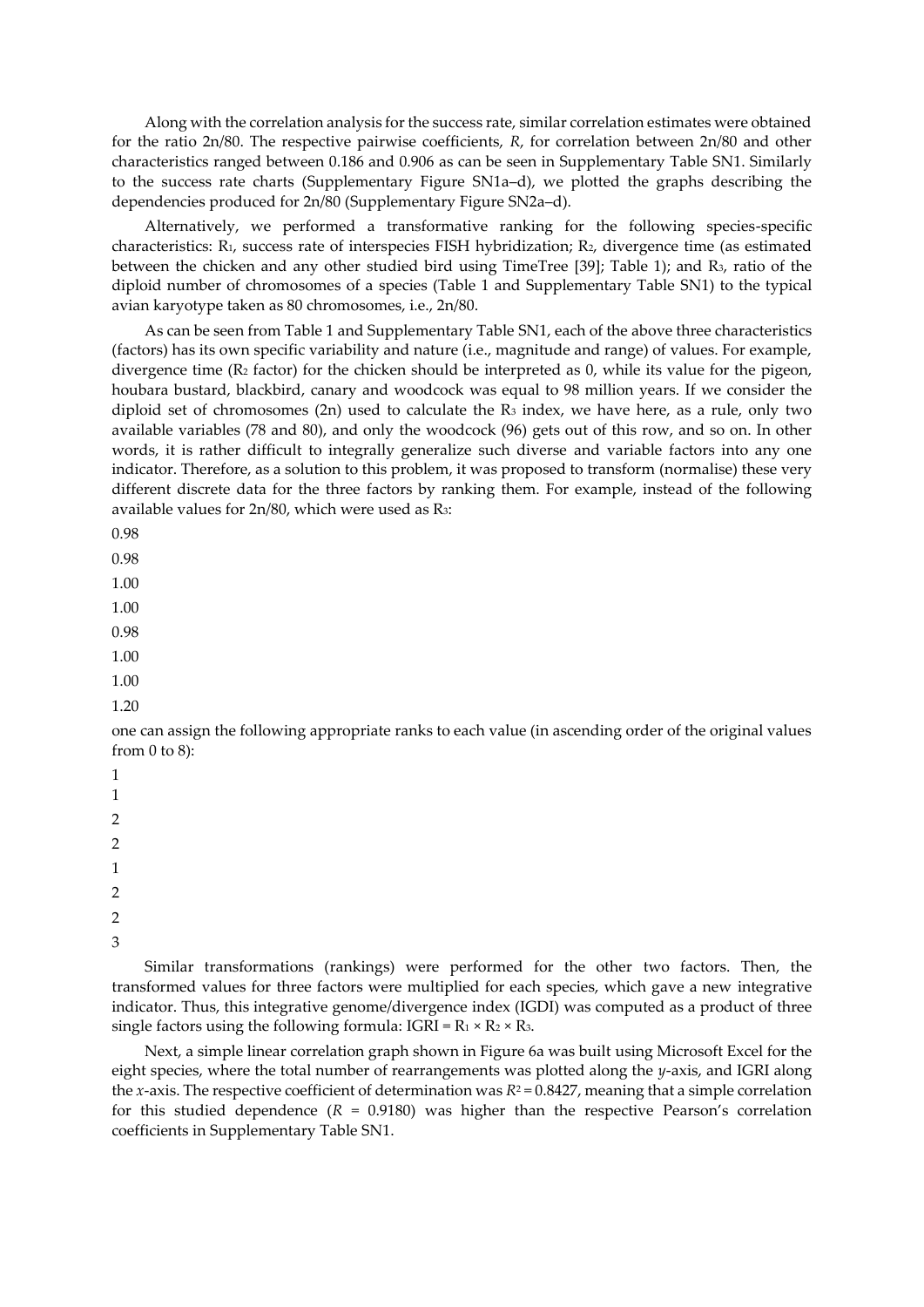



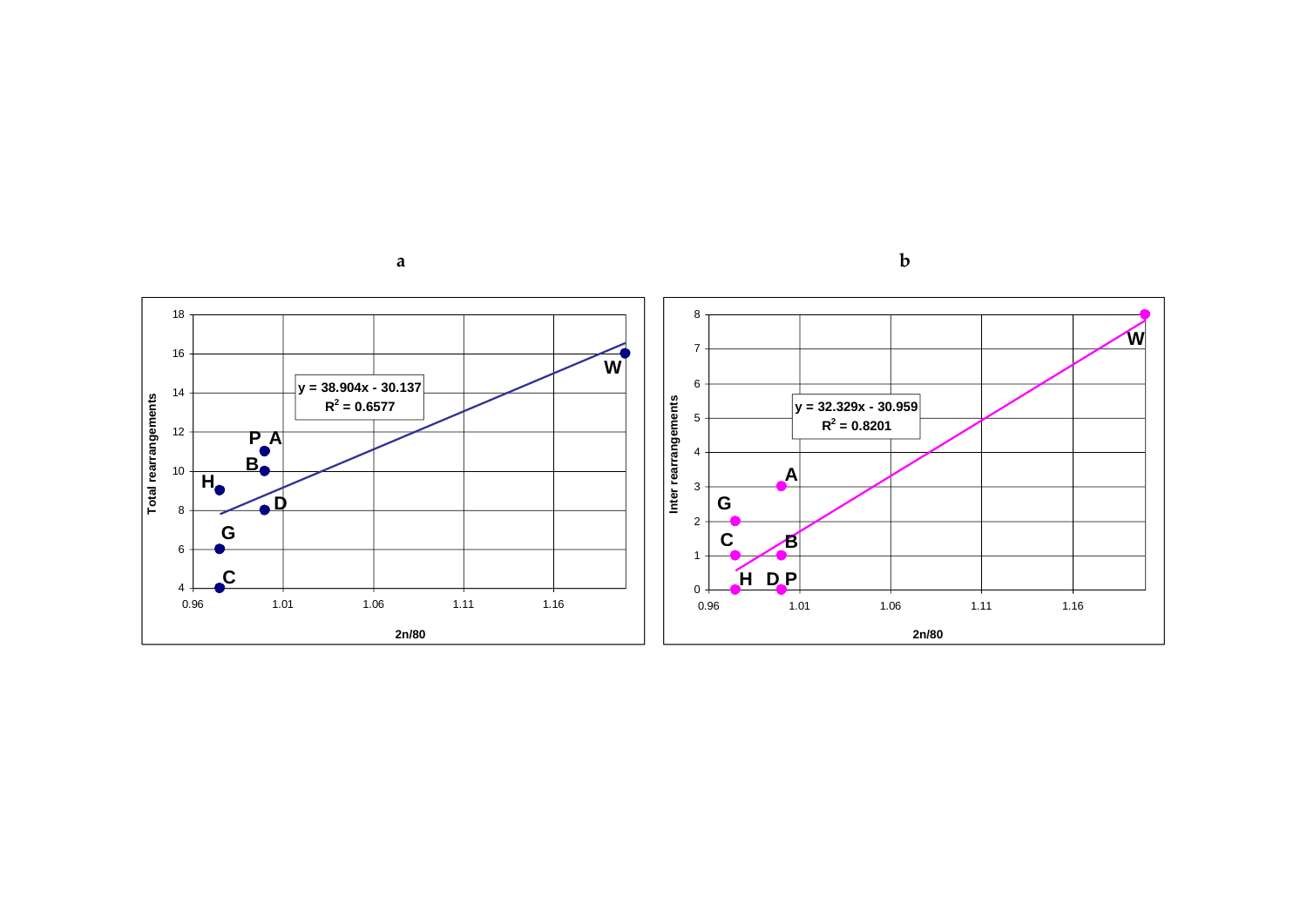

**Supplementary Figure SN2.** Simple correlations between rearrangement metrics including (**a**) total number of rearrangements, (**b**) number of interchromosomal rearrangements, (**c**) number of intrachromosomal rearrangements, and (**d**) inversions, on the one hand, and 2n/80, on the other, in the eight birds studied: C, chicken (*Gallus gallus*); G, helmeted guinea fowl (*Numida meleagris*) ; D, duck (*Anas platyrhynchos*); P, pigeon (*Columba livia*); H, houbara bustard (*Chlamydotis undulata*); B, common blackbird (*Turdus merula*); A, Atlantic canary (*Serinus canaria*); W, Eurasian woodcock (*Scolopax rusticola*).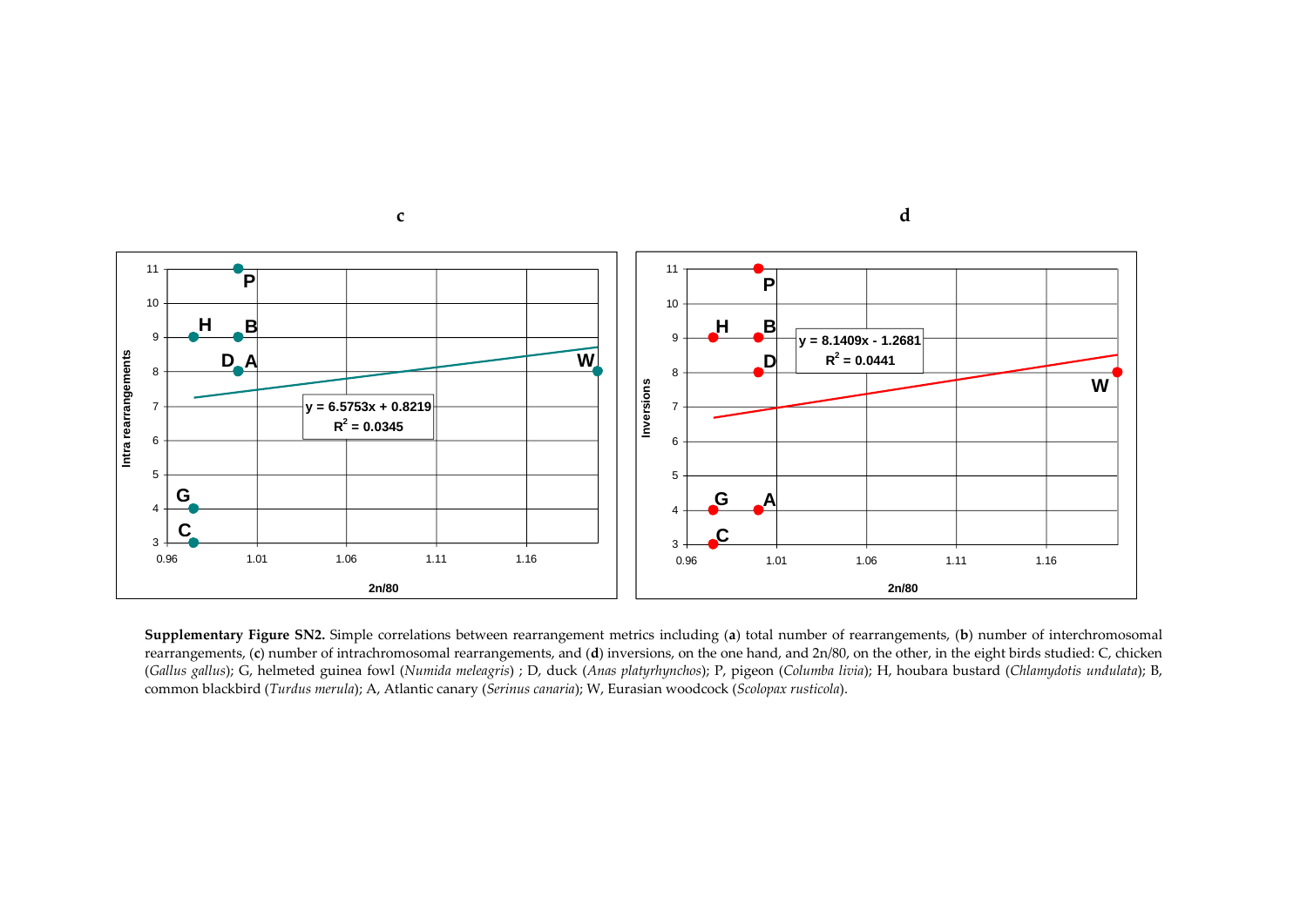### *1.2. Multiple correlation*

We also tested a different approach by searching for multiple correlation dependence of the total number of rearrangements on the hybridization success rate and 2n/80. Graphically, this can be visualised as a 3D diagram plotted using STATISTICA 5.5 (StatSoft, Inc./TIBCO, Palo Alto, CA, USA) and shown in Figure 6b, that had the following axes:

 $x = s$  (success rate changing from 1.00 to 0.73), or VAR2;

*y* = *k* (2n/80 ranging between 0.98 and 1.20), or VAR3;

z = *TR* (total rearrangements), or VAR1.

Approximation of values of the success rate (see Supplementary Table SN1, 2nd column) and 2n/80 (see Supplementary Table SN1, 4th column) yielded two types of formulae:

$$
TR = 6.895s^{-1.554} k^{1.972},
$$
  
\n
$$
R = 0.887 (p < 0.01);
$$
\n
$$
(1)
$$

and

*TR* = 5335.457 – 3736.18*s* – 7448.127*k* + 3327.59*sk* + 244.407*s* <sup>2</sup> + 2292.01*k* 2

*R* = 0.983 (*p* < 0.001),

where *R* is the coefficient of correlation between actual data and those obtained as a result of calculation by formula (1) or (2).

 $(2)$ 

Formula (2) is more accurate and can be taken as a basis for describing values of total rearrangements depending on the success rate and 2n/80.

#### **References**

39 Kumar, S., Stecher, G., Suleski, M., Hedges, S.B. TimeTree: a resource for timelines, timetrees, and divergence times. *Mol. Biol. Evol.* **2017**, *34*, 1812–1819[. https://doi.org10.1093/molbev/msx116.](https://doi.org10.1093/molbev/msx116)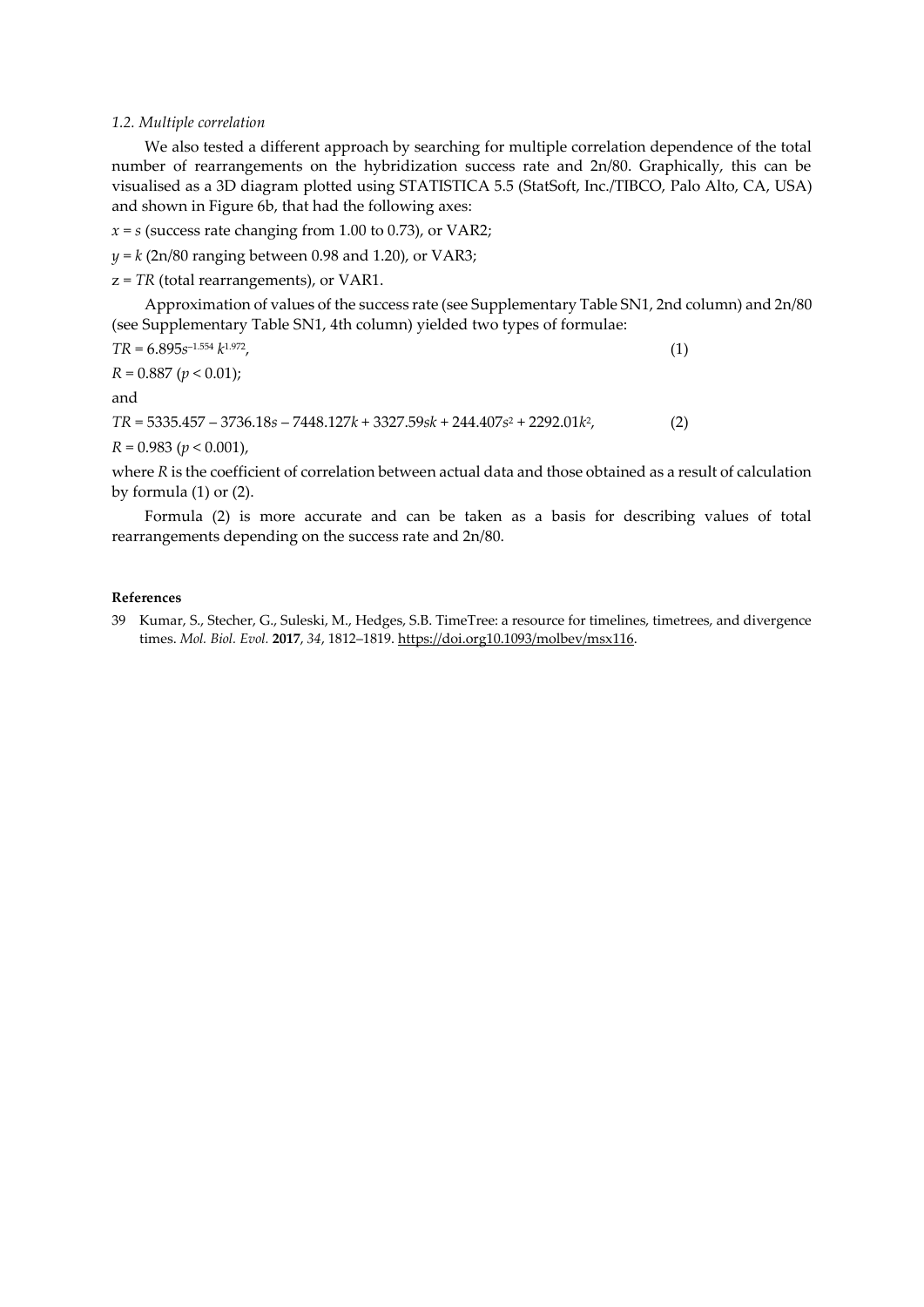## **Supplementary Material**

## **Supplementary Note 2: PCA, FAC and ALC clustering analyses**

To examine relationships between the eight studied avian species as influenced by their genome/karyotype and rearrangement features, the respective charts were plotted using the methods of principal component analysis (PCA), fuzzy analysis clustering (FAC), and average linkage clustering (ALC) based on Euclidean distances. Input dataset for these analyses included four or five characteristics (factors) for interspecific FISH hybridization, karyotype and rearrangements as follows: success rate, diploid number of chromosomes (2n), and numbers of intra-, interchromosomal and total rearrangements (see their appropriate values for each species in Supplementary Table SN1). For data analysing and plotting, R language and libraries for R environment were used. Prior to running the PCA and FAC analyses, the data were transformed (normalized) by scaling [69]. Further, depending on datasets, the appropriate metric was chosen, which was mostly the Euclidean distance, and the clustering method was the average linkage method.

#### *2.1. PCA analysis*

As a result of performing PCA on the base of four karyotype/rearrangement characteristics and producing the respective score plot, it was found that the success rate and number of total rearrangements contributed to PC1, while the numbers of intra- and interchromosomal rearrangements to PC2 (Figure 7). The change in the success rate factor was inversely proportional to the change in the total rearrangements factor (as can also be suggested from the Supplementary Table SN1 data).

The used four factors had approximately equal degree of influence on differentiation of the eight compared birds. In particular, there were the following two distinct groups (Figure 7): chicken–guinea fowl (Galliformes) and duck–houbara–pigeon–canary–blackbird, the latter being divided into two subgroups, duck–houbara–pigeon (mixed) and canary–blackbird (Passeriformes), while woodcock remarkably differed from the others due to the least hybridization success rate and a large number of inter- and intrachromosomal rearrangements (eight of each type). As can be seen from position of the eight birds on the PCA score plot (Figure 7), the pair chicken–guinea fowl had the greatest possible success rate, and the other birds had respectively lower values. On the other hand, duck, houbara, pigeon, canary, and blackbird had the greatest number of intrachromosomal rearrangements as reflected by their position on the score plot.

If the fifth characteristics, i.e., 2n, was included in the PCA analysis, there was some more pronounced correlation between this factor and intrachromosomal rearrangements, as shown on the PCA score plot in Supplementary Figure S2.1. Overall, this resulted however in somewhat distorted arrangement of the eight species relative to PC1 and PC2, although it retained main features of relationships within this set of birds as observed for the four characteristics (Figure 7).

#### *2.2. FAC analysis*

Using the same dataset, we applied the FAC method by employing the function fanny() from the package cluster [70–72] and Dunn's partition coefficient (*Fk*) according to the following formulae:

$$
F_k = \sum_{i=1}^{n} \sum_{r=1}^{k} \mu^2_{ir} / k
$$

where  $\sum_{i} \mu^2_{ir}$  $\boldsymbol{k}$  $\mu^2_{ir}/k$  is Dunn coefficient for each observation in a matrix of objects,  $\mu$  is membership coefficient,  $\mu_{ir}$  is ratio of the membership coefficient of observation *i* to cluster *r*, *k* is the number of clusters, *r* is a selected cluster, and *i* is an object of observation.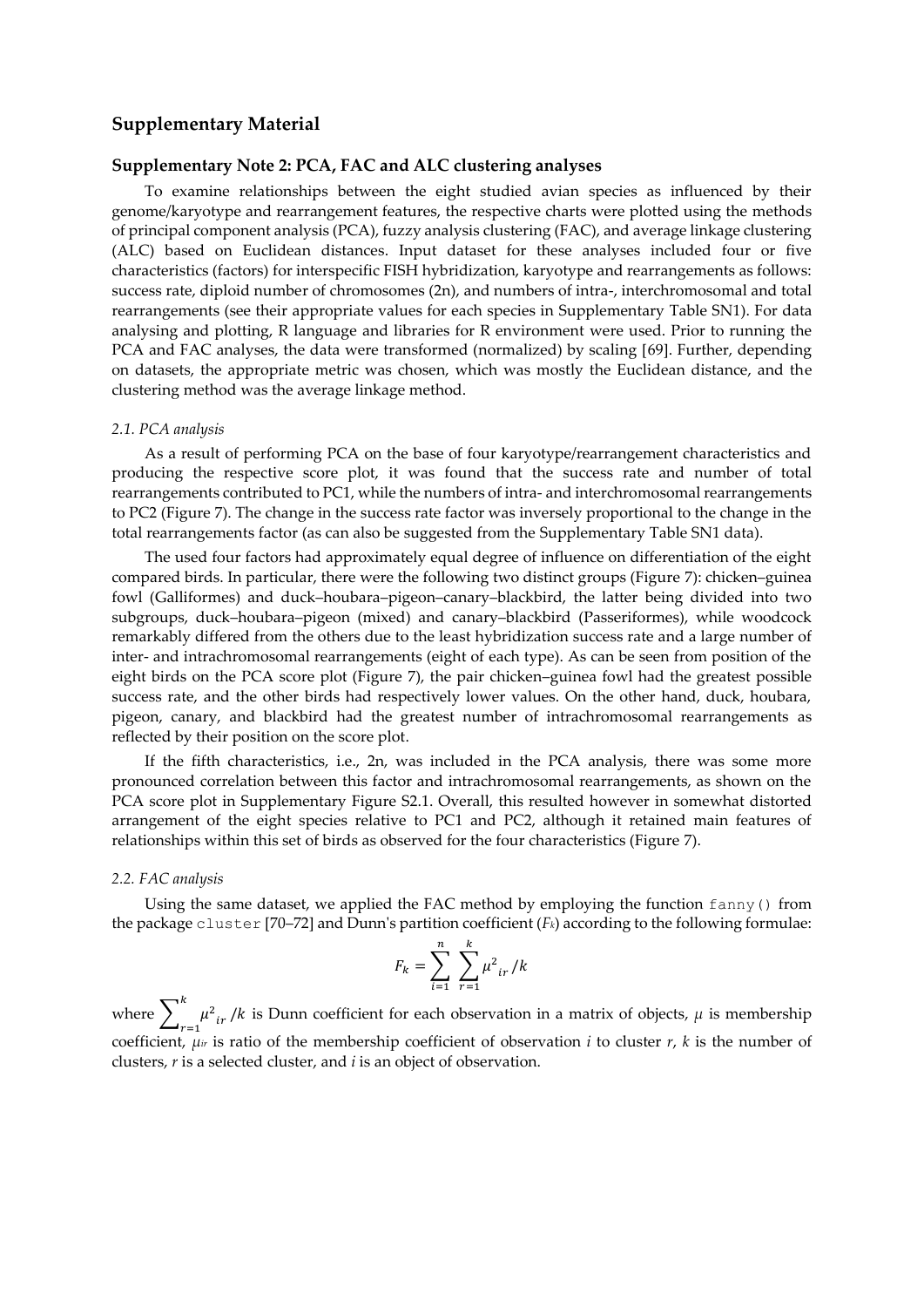

**Supplementary Figure S2.1.** PCA score plot generated for the eight bird species studied using five characteristics: BAC hybridization success rate (Rate), diploid number of chromosomes (2n), and numbers of total (Total), intra- (Intra rearrangements) and interchromosomal (Inter rearrangements) rearrangements.

The above procedure enabled to obtain the respective chart shown in Supplementary Figure S2.2. For the paired objects, i.e., three clusters (1) chicken–guinea fowl, (2) houbara–pigeon, and (3) canary– blackbird, their members had greater Dunn's partition coefficient values, i.e., 0.26 < *F<sup>k</sup>* < 0.87, as shown on the left diagram in Supplementary Figure S2.2. The appropriate clusters (on the right score plot in Supplementary Figure S2.2) were clearly defined, and those were consistent with the known phylogeny (Figure 1). As far as duck and woodcock are concerned, they had lower Dunn's partition coefficient values, at  $F_k$  < 0.17, meaning that they were to a smaller degree similar to the three observed distinct clusters. At the same time, they did not have any obvious pair on the score plot, resembling, to some extent and at least for woodcock, their positions in the phylogenetic tree in Figure 1.



**Supplementary Figure S2.2.** FAC score plot generated for the eight bird species studied using four characteristics: BAC hybridization success rate, and numbers of total, intra- and interchromosomal rearrangements. Left: a matrix sorted in descending order (by the degree of fuzziness of three clusters). Dunn's partition coefficient was used to estimate the fuzziness degree. Right: a PCA ordination diagram resulted from applying the fuzzy clustering method.

### *2.3. ALC analyses*

To build a plausible phylogenetic tree for the investigated eight avian species and their five characteristics, we performed the ALC clustering based on Euclidean distance metric and average linkage method (UPGMA). This was followed up by bootstrapping validation generating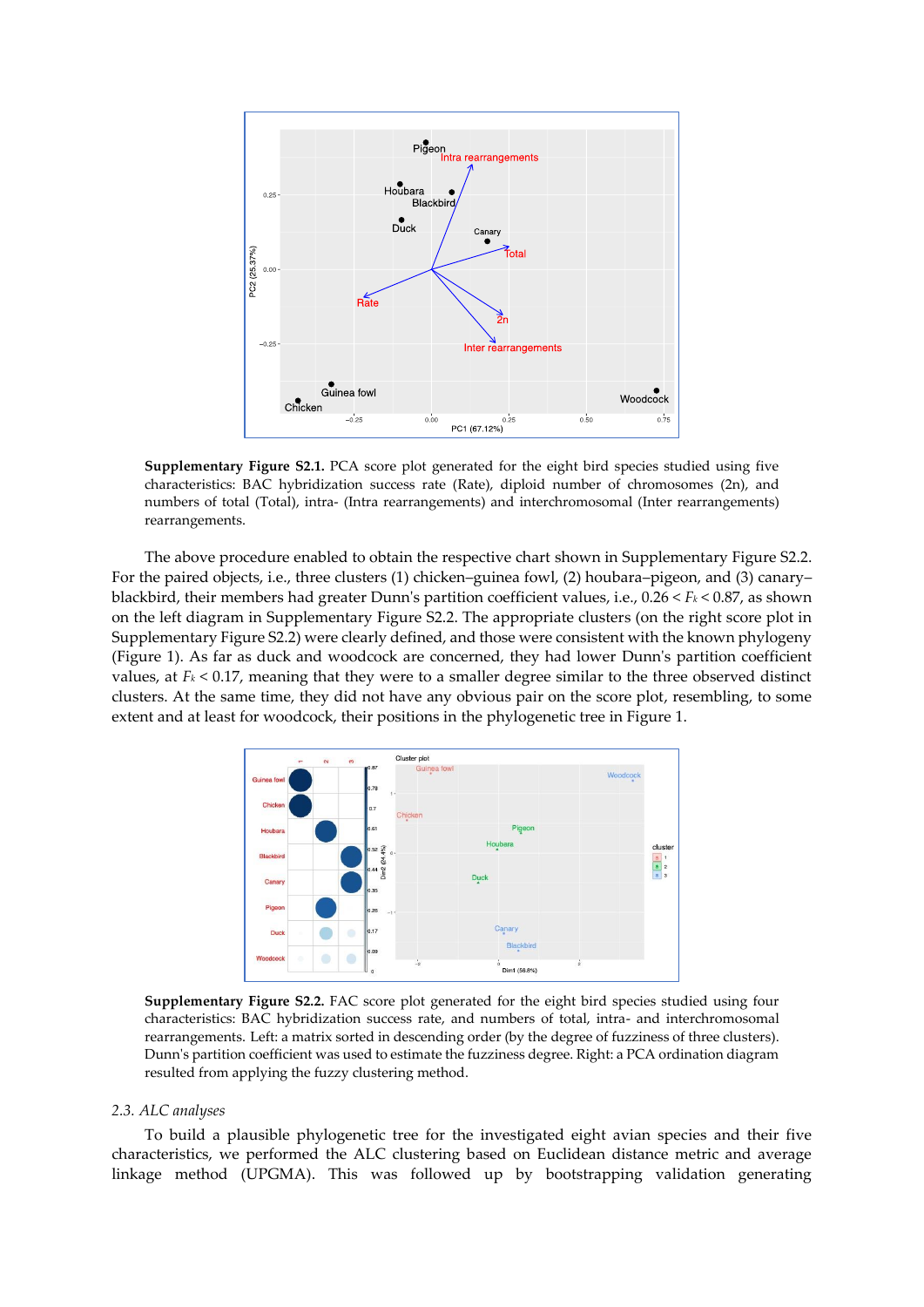Approximately Unbiased (AU) *p*-values and Bootstrap Probability (BP) values and using the pvclust software package for R [73]. If AU values were more than 95%, clusters were deemed significant. Interpretation of optimal cluster number was done using the Elbow method [74]. The produced phylogenetic three (Supplementary Figure S2.3) was concordant with the observed clustering patterns using the other mathematical approaches.



**Supplementary Figure S2.3.** ALC clustering for the eight bird species studied using a matrix of Euclidean distances between objects and based on five characteristics: BAC hybridization success rate, diploid number of chromosomes, and numbers of total, intra- and interchromosomal rearrangements. Bootstrapping validation resulted in AU (Approximately Unbiased) p-values (%) and BP (Bootstrap Probability) values (%) presented as red and green estimates, respectively. Red rectangles contain clusters with AU p-values ≥95%.

Next, we compared the resulting ALC tree (Supplementary Figure S2.3) with the 'reference' one (Figure 1) using the Robinson-Foulds distances between pairs of phylogenetic trees [75–77]. As calculation of the Robinson-Foulds distances showed (Supplementary Figure S2.4), the right ALCassisted tree did not entirely match the left known phylogeny but was still similar to the clustering patterns obtained with the other approaches.



**Supplementary Figure S2.3.** Comparison of the known phylogeny (left) with the one built using ALC and five factors (right), showing the calculated Robinson-Foulds distances between them and suggesting how much there are similarities/differences between the two.